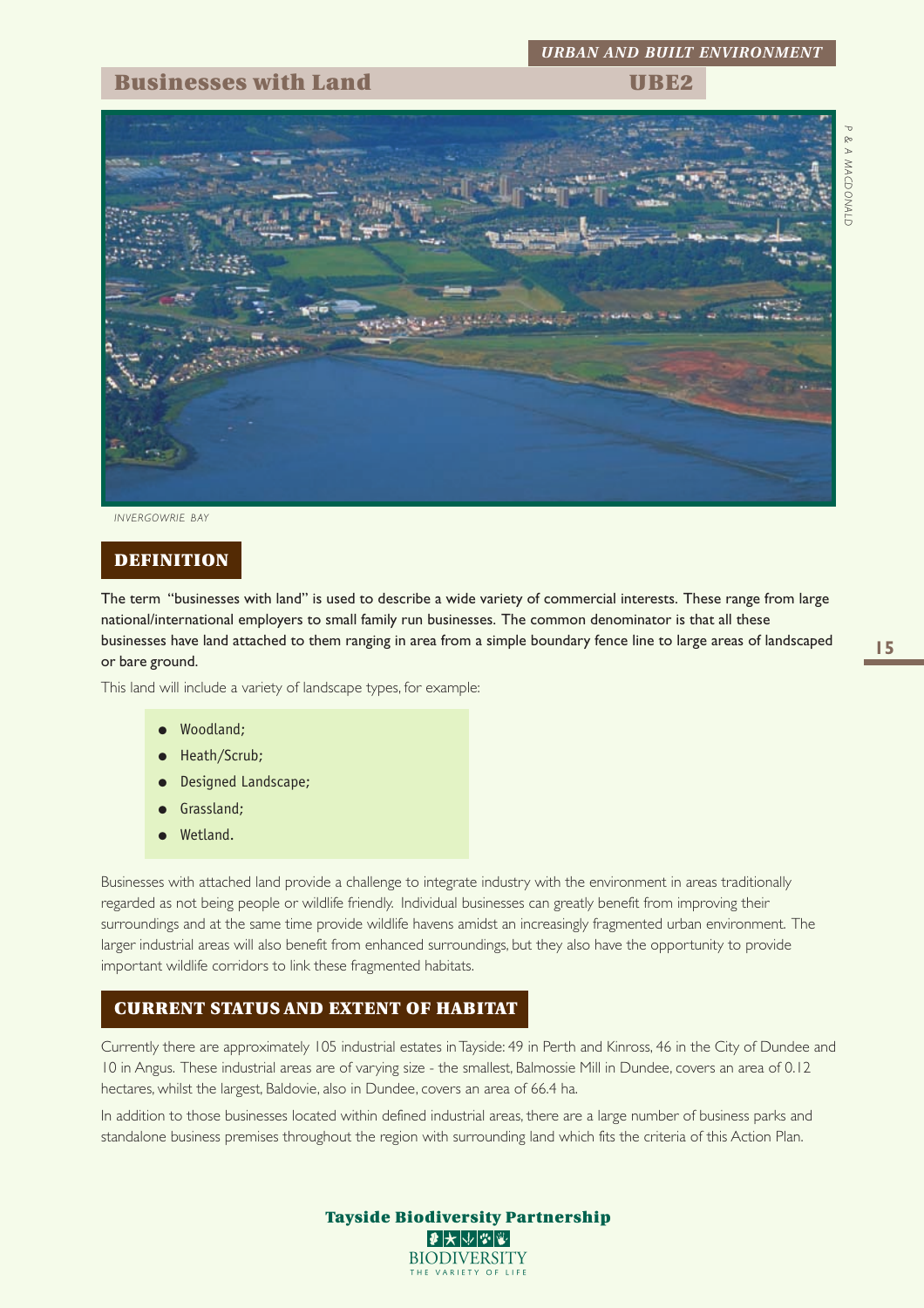## **NATURE CONSERVATION IMPORTANCE**

## **Woodland and Copses**

Many trees on business land are non-native by virtue of being within a designed landscape. The Acer species and flowering cherry are among those most commonly encountered. Although not supporting the invertebrate biodiversity of native species these trees are still valuable habitats. They provide shelter and nest sites for birds, feeding and flyways for bats, shelter for buildings and landscape features for people to enjoy.

## **Hedges and Hedgerow Trees**

Any new hedges planted in a commercial landscape tend to include quick-growing non-native species, but a mixed hedge using native species such as Hawthorn *Crataegus monogyna*, Blackthorn *Prunus spinosa*, Dog Rose *Rosa canina*, Holly *Ilex aquifolium*, and Hazel *Corylus avellana* will add to the visual diversity and provide much needed shelter and food for birds and invertebrates. The bushy growth of hedges containing native species can provide an effective filter against air pollution if sited alongside busy roads and they make effective shelters and screens for buildings and industrial sites. In maturity they can also act as a barrier and in the case of using Hawthorn and Blackthorn, an aid to property security.

Where there are already hedges in the commercial landscape these should be retained wherever possible. A mature hedge will only need trimming once every two years and may already act as important flyways for bats and some bird species who use them as song-posts, feeding and nesting sites.

In either new hedge planting or in the retention of a mature hedge, native tree species should be allowed to grow up as standards within the hedge to provide a treeline in the landscape. This greatly enhances the visual benefits of the hedge and again provides nesting sites and flyways for a number of species.

## **Heath/Scrub land**

Many industrial areas have adjacent or nearby areas of little-used or abandoned (brown field) land. Over time this often reverts to a wild state with initial colonising species frequently represented by Gorse *Ulex europaeus*, Broom *Sarothamnus scoparius*, and Elder *Sambucus nigra*. This scrub/heath land is a valuable habitat for songbirds providing food and nesting sites. Such open ground can also be high in invertebrate interest with some beetles relying on undisturbed rocky or sandy soil. Small mammals will also benefit from this habitat - as in turn will their predators.

In many cases it should be possible to retain elements of this important habitat even when commercial use resumes.

## **Designed Landscape**

This is the most frequently encountered habitat found around business units, particularly within planned industrial estates. It invariably consists of short mown grass, non-native trees and shrubs set in a chipped mulch with gravel or tarmac paths. This type of landscape is of very little benefit for most wildlife.

With imagination and a change in management designed landscape can, however, be both formal and wildlife-rich. Native trees and shrubs should be selected to give a mixture of berries and fruits, pollen-rich flowers and shelter for a diverse variety of species. Areas of lawn or grassland should be managed to encourage wildflowers and native grass species. These do not have to be unsightly if areas close to pathways and building entrances are close-mown with scalloped edges. Ponds can be incorporated which offer not only visual benefits with attractive pond-edge planting, but also a rich habitat for amphibians and invertebrates. Ideally they should be utilised as part of a water runoff management or Sustainable Urban Drainage Scheme.

#### **Grassland**

Grassland areas surrounding businesses are typically short mown amenity mixtures which lack diversity. Ideally grassland areas should be managed to maximise biodiversity with creation of wildflower meadows where appropriate achieved via a general reduction in mowing frequency. As more species colonise the grassland invertebrates, birds, small mammals and their predators will benefit. In addition to this, the quality of life of employees, clients and suppliers can be enhanced from the greater variety of flowers and insect life once the meadows are established. This will, in many cases, stimulate greater awareness of biodiversity which can lead to enthusiasm for individual projects.

> **Tayside Biodiversity Partnership** |₽ ★ ↓ ↓ ↓ ↓ ↓ **BIODIVERSITY** THE VARIETY OF LI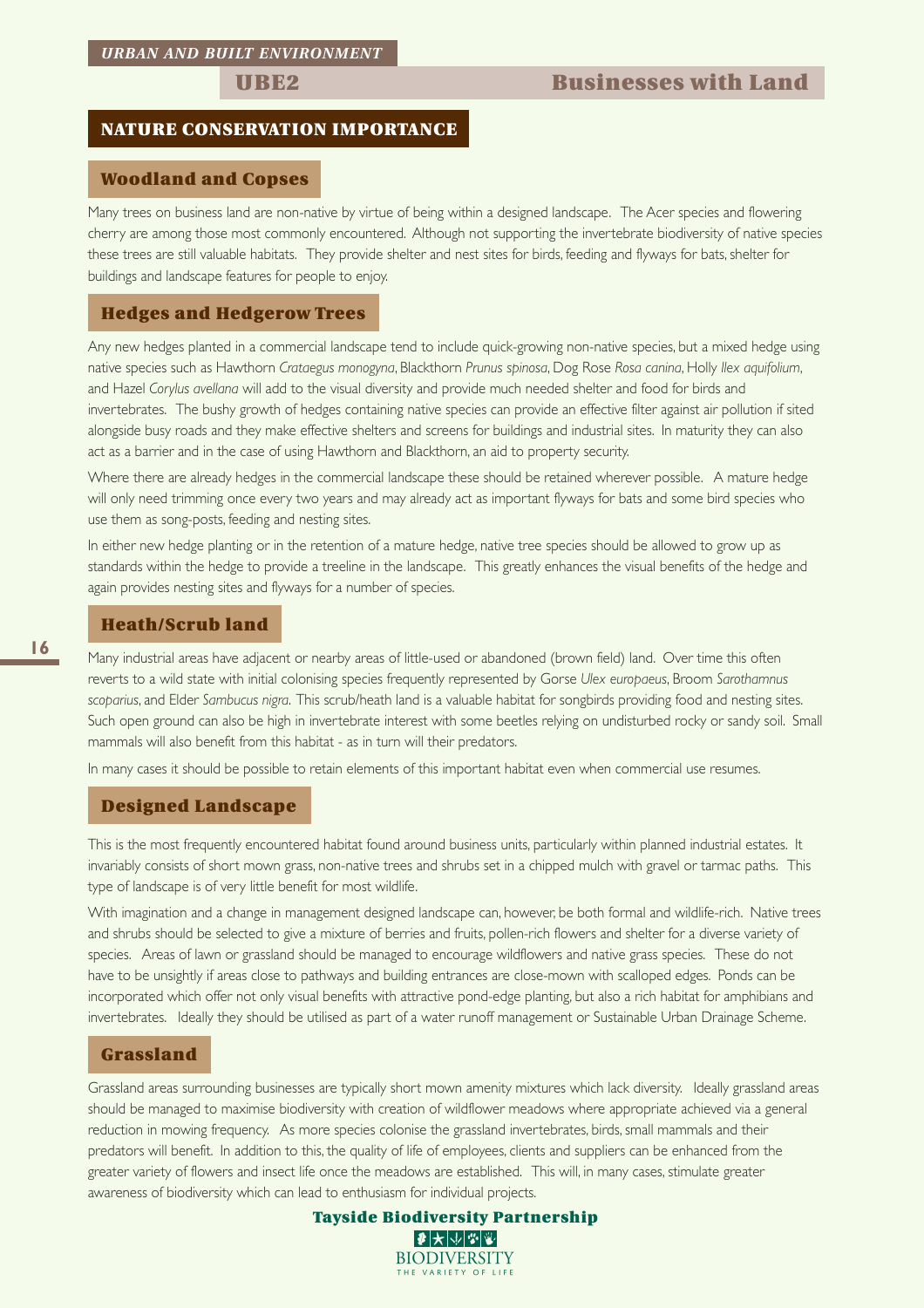## **Businesses with Land UBE2**

## **Wetland**

Existing streams flowing through or alongside industrial sites are all too frequently used as convenient dumping grounds or are forced to flow through culverts. When new commercial or industrial sites are being planned, the culverting of burns should be avoided where ever possible and existing culverts opened up and enhanced where feasible.

Creation of ponds should be encouraged, whether free standing or linked into the existing or planned drainage system. A series of rain water holding ponds around an industrial estate would not only provide an excellent habitat for a wide variety of species, but would offer a valuable contribution to the wider problem of water runoff from built up areas.

Management of waterways will be important to ensure that they are not polluted with either rubbish or industrial waste. This will require a management framework to be delivered and implemented by local authorities, SEPA and businesses.

## **KEY SPECIES**

| $\mathsf{P}$ = UK Priority species $\mathsf{C}$ = UK species of conservation concern |  |  |  |
|--------------------------------------------------------------------------------------|--|--|--|
|--------------------------------------------------------------------------------------|--|--|--|

| <b>Mammals</b>                 | Pipistrelle bat spp.<br>Pipistrellus pipistrellus and<br>Pipistrellus pygmeus<br>Plecotus auritus<br>Brown long-eared bat<br>Daubenton's bat<br>Myotis daubentoni<br>Hedgehog<br>Erinaceus europaeus<br>Mustela erminea<br>Stoat<br>Weasel<br>Mustela nivalis                                              |                                                                        |                         |  |
|--------------------------------|------------------------------------------------------------------------------------------------------------------------------------------------------------------------------------------------------------------------------------------------------------------------------------------------------------|------------------------------------------------------------------------|-------------------------|--|
| <b>Birds</b>                   | House martin<br>Delichon urbica<br>Sand martin<br>Riparia riparia<br>Swallow<br>Hirundo rustica<br>Swift<br>Apus apus<br><b>Kestrel</b><br><b>Falco tinnunculus</b><br>Tawny owl<br>Strix aluco<br>Barn owl<br>Tyto alba<br>Yellowhammer<br>Emberiza citrinella<br><b>Goldfinch</b><br>Carduelis carduelis |                                                                        |                         |  |
| <b>Amphibians and Reptiles</b> | Common frog<br>Common toad<br>Slow worm                                                                                                                                                                                                                                                                    | Rana temporaria<br><b>Bufo bufo</b><br>Anguis fragilis                 | $\mathsf{C}$<br>C.<br>C |  |
| <b>Invertebrates</b>           | Peacock butterfly<br>Red admiral butterfly<br>Garden tiger moth<br>Common blue damselfly<br>bumble bees<br><b>beetles</b>                                                                                                                                                                                  | Inachis io<br>Vanessa atalanta<br>Arctia caja<br>Enallagma cyathigerum |                         |  |

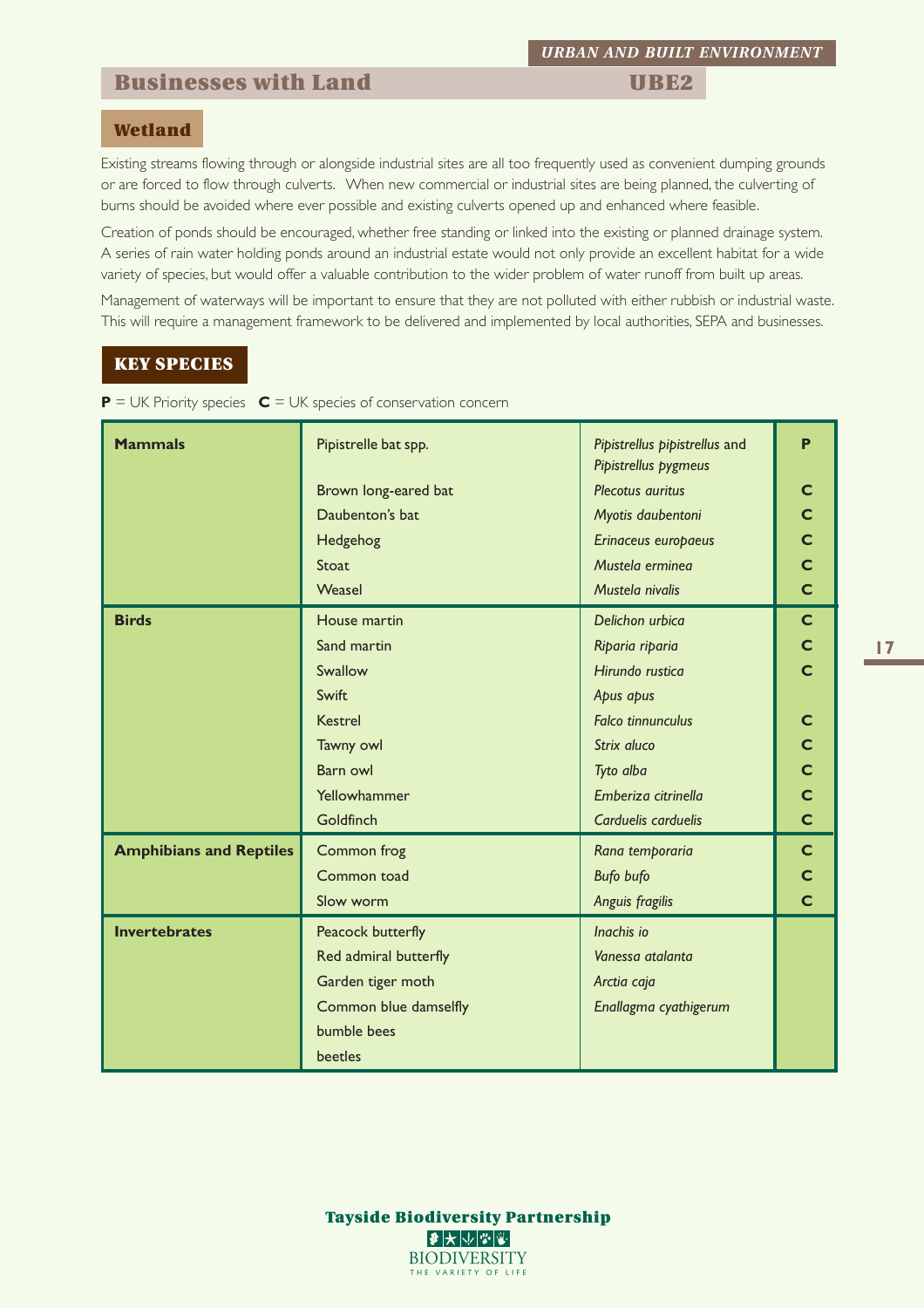## **UBE2 Businesses with Land**

| <b>Plants</b> | <b>Willow</b>     | Salix spp             |  |  |  |  |
|---------------|-------------------|-----------------------|--|--|--|--|
|               | Oak               | Quercus robur         |  |  |  |  |
|               | Ash               | Fraxinus excelsior    |  |  |  |  |
|               | Hazel             | Corylus avellana      |  |  |  |  |
|               | Hawthorn          | Crataegus monogyna    |  |  |  |  |
|               | <b>Blackthorn</b> | Prunus spinosa        |  |  |  |  |
|               | <b>Nettle</b>     | Urtica dioica         |  |  |  |  |
|               | White clover      | Trifolium repens      |  |  |  |  |
|               | Valerian          | Valeriana officinalis |  |  |  |  |
|               | Red campion       | Silene dioica         |  |  |  |  |

## **ECOLOGY AND MANAGEMENT**

## **Case Studies**

## Orchardbank Industrial Estate Wildlife Corridor

A sand bank stretching from the edge of Forfar Loch Country Park into the heart of the Orchardbank Industrial Estate has been transformed into a wildlife corridor in collaboration between local residents, local business owners and Angus Council Ranger Service. Local businesses have allowed their land boundaries to be used and with volunteer input the area has become rich in wildlife.

As the area was initially very exposed, a variety of trees and shrubs were planted to provide cover and shelter. Local residents contributed food scraps and garden waste to make compost piles along the length of the corridor. Over time this has turned almost pure sand into a much richer soil and a variety of plants such as Elder, Nettle, Clover and Hop trefoil have colonised from the nearby Country Park.

The greater water-holding properties of the soil have increased the diversity of invertebrates and the area has become a popular Hedgehog feeding site. The creation of a pond has further increased invertebrate life and both Mallard and Common Frog have bred as a result. The increase in insect diversity has attracted bats to the area which use the corridor as a flyway.

Songbirds have benefited from the increased availability of nesting sites and food source and many species have bred within the corridor including Blackbird, Wren and Sedge warbler.



The Mallard *Anas platyrhynchos* requires nearby water and sufficient ground cover to breed. Here a small pond about 1 metre wide located on the Orchardbank wildlife corridor is perfect for their needs.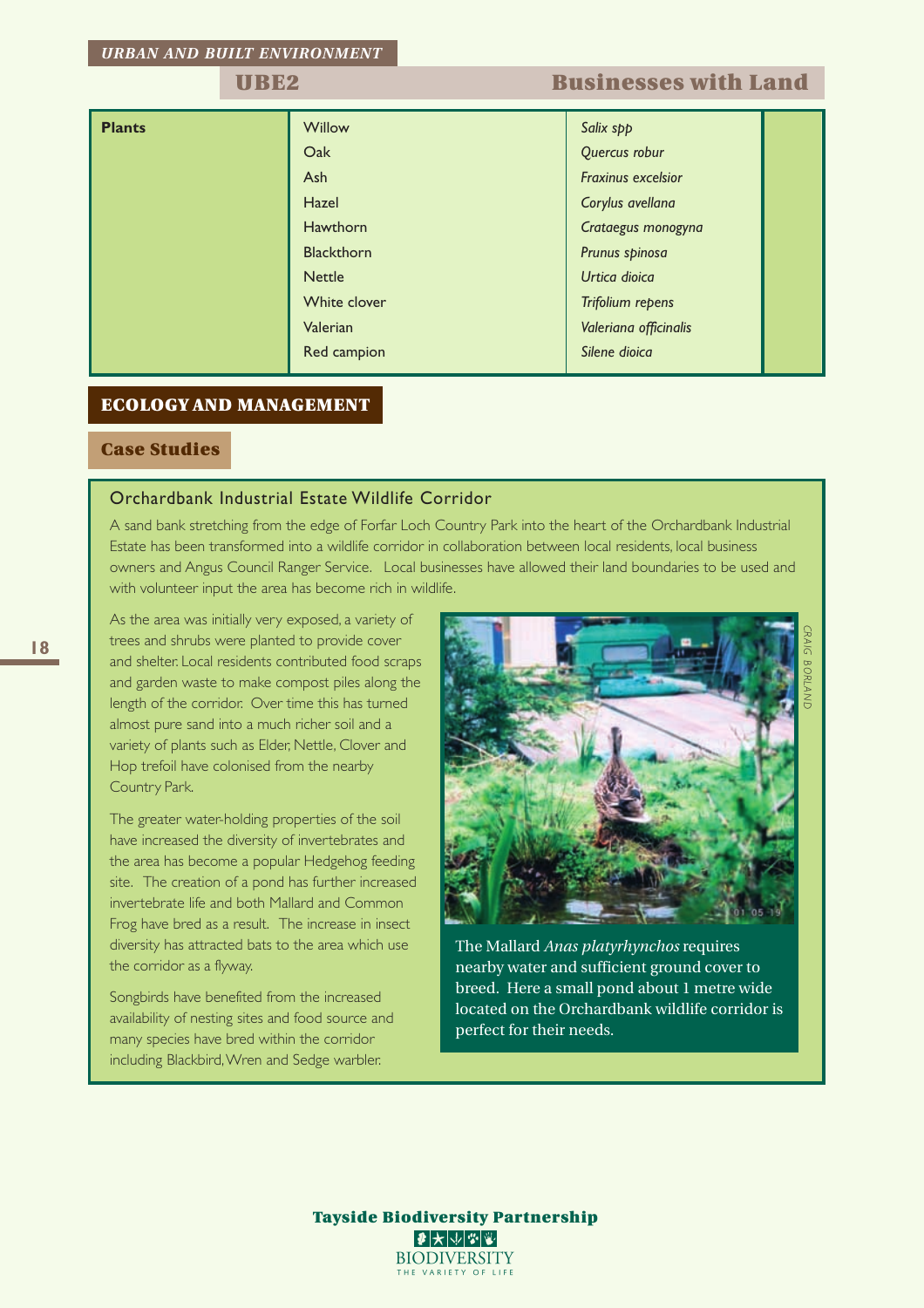## **Businesses with Land UBE2**

# Car park Improvements at A. Sturrock and Son (Kirkbuddo) Ltd., Whigstreet, Angus

The site is a showcase for what can be achieved with an absolute minimal amount of land available the existing car park boundary consists of gravel and chips no wider than 1 metre.

An initial survey showed virtually no usage of this site by wildlife. The narrow area by the boundary fence was planted with a variety of wildlife friendly plants - both native and non-native e.g. Elder and Buddleia. Within a few weeks insect life was noticeably more abundant, including the appearance of a Great green grasshopper.

A survey has shown Soprano Pipistrelle *Pipistrellus pygmaeus* in the area so it is hoped in future they will utilise the site for feeding as the planting scheme is already attracting a variety of moths and other night active insects.

The business owners have become increasingly interested in the project and further wildlife friendly features are to be included on their site, including the addition of bat and bird boxes on the actual building.



The Peacock butterfly *Inachis io* has become more frequent in Tayside in recent years, but it is still an unusual sight. Nettles are the primary food plant for their caterpillars; other food plants benefit not only adult Peacocks, but numerous other butterfly and insect species as well.

## Lidl Ltd., Forfar

Permission has recently been given from Lidl senior management to carry out major improvement work around the car park of this popular supermarket.

In association with the Store Manager, local volunteers and Angus Council Ranger Service the car park boundary will be enhanced with a variety of wildlife friendly plants, shrubs and trees. This will encourage butterflies such as Red admirals and Peacocks, birds such as Goldfinch and Greenfinch and a number of bat species to use this site.

It is particularly hoped to attract the Peacock butterflies which although becoming more common, are still a fairly unusual sight in Tayside. All these species will be monitored and recorded by the supermarket's employees and its customers, together with local volunteers and the Angus Council Ranger Service. Bird feeding stations and boxes for both birds and bats will also be erected to encourage wildlife to breed within the car park area.

## **CURRENT FACTORS CAUSING LOSS OR DECLINE**

### **Construction of new industrial sites on greenfield areas**

Many greenfield sites have been transferred from agricultural use. With current intensive farming practices greenfield areas may no longer be as species rich as they first appear. Sensitive planning consideration could enable the enhancement of both the immediate and surrounding areas to improve the habitat for wildlife.

#### **Destruction of existing habitats owing to industrial development**

Existing habitats may be destroyed when new industrial sites are built. To alleviate this potential impact extensive survey work should be carried out prior to any new development and, where possible, valuable wildlife areas should be incorporated into the design and construction of the industrial site.



**Tayside Biodiversity Partnership** 2大小的 **BIODIVERSITY** THE VARIETY OF L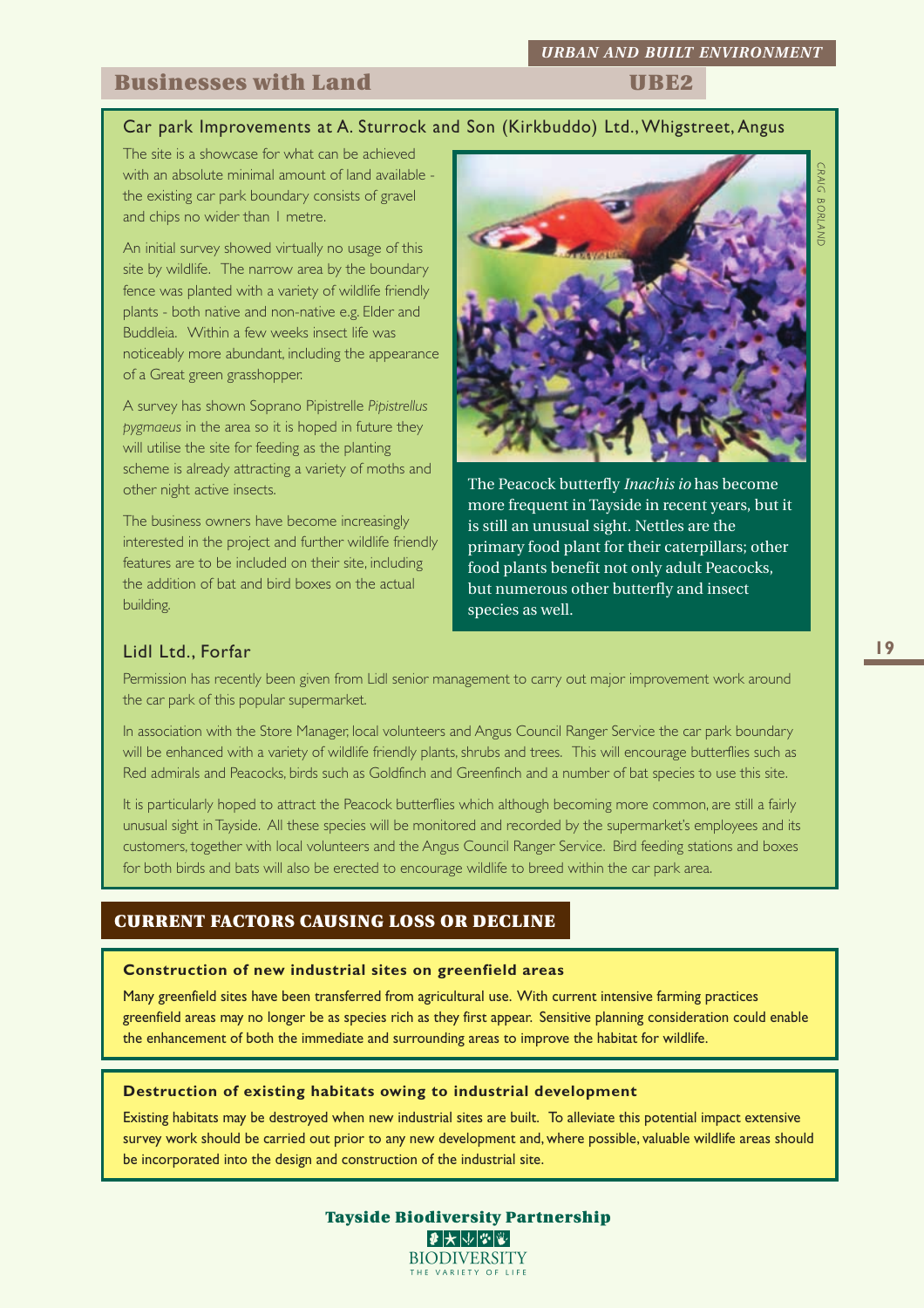## **UBE2** Businesses with Land

### **Fragmentation of habitats**

Intensive industrial development may result in habitat fragmentation with resultant interference to existing badger or otter routes or flyways for bats. In many cases, however, it is possible to retain or create wildlife corridors linking isolated habitats together. As has been shown at Orchardbank, Forfar, the width of such corridors need only be a few metres (for example, following a fence, wall or tree line) for them to be of use to wildlife.

#### **Pollution from industrial sites contaminating air, land and water**

Pollution should be kept to an absolute minimum. Regular monitoring of industrial areas should be carried out to identify any sources, or potential sources, of pollution and minimise any impact on the wider environment. The Scottish Environmental Protection Agency (SEPA), Scottish Water and local authority Environmental Health departments all have responsibilities for monitoring and limiting pollution. In partnership with such agencies, local planning authorities should consider carefully the potential impact on adjacent and nearby residential and countryside areas of any planned development or expansion of industry.

#### **Dumping of rubbish**

Providing litter bins for the resident workforce could alleviate indiscriminate littering. However, serious fly tipping creates eyesores and dangers in both countryside and urban areas. Such rubbish dumping should be discouraged by raising awareness about the illegality of fly tipping, together with the provision of alternative legitimate disposal sites. Members of the public and employers alike should be encouraged to report any witnessed incidents direct to the Scottish Environment Protection Agency.

## **MAIN THREATS TO KEY SPECIES**

| <b>Bat species</b><br>(Pipistrelle, Brown<br>Long-eared, | Loss of roost sites.<br>Loss of feeding sites.                                                                         |         |  |  |
|----------------------------------------------------------|------------------------------------------------------------------------------------------------------------------------|---------|--|--|
| Daubenton's bat)                                         | UK Importance of Tayside population:                                                                                   | high    |  |  |
| <b>Stoat and</b><br>Weasel                               | Loss of habitat.<br>Loss of habitat for prey species.                                                                  |         |  |  |
|                                                          | UK Importance of Tayside population:                                                                                   | unknown |  |  |
| <b>Hedgehog</b>                                          | Use of slug pellets in landscaped areas.<br>Loss of hibernation sites.<br>Loss of feeding areas in designed landscape. |         |  |  |
|                                                          | UK Importance of Tayside population:                                                                                   |         |  |  |
| House Martin,<br><b>Sand Martin,</b><br><b>Swallow</b>   | Loss of nesting sites.<br>Loss of feeding sites.                                                                       |         |  |  |
|                                                          | UK Importance of Tayside population:                                                                                   | unknown |  |  |
| <b>Kestrel</b>                                           | Loss of hunting ground/reduction in prey species.                                                                      |         |  |  |
|                                                          | UK Importance of Tayside population:<br>moderate                                                                       |         |  |  |
| <b>Tawny Owl</b>                                         | Felling of roost/nesting trees.<br>Destruction of habitat that supports small mammals.                                 |         |  |  |
|                                                          | UK Importance of Tayside population:                                                                                   | small   |  |  |

**Tayside Biodiversity Partnership BIODIVERSITY** THE VARIETY OF LIFE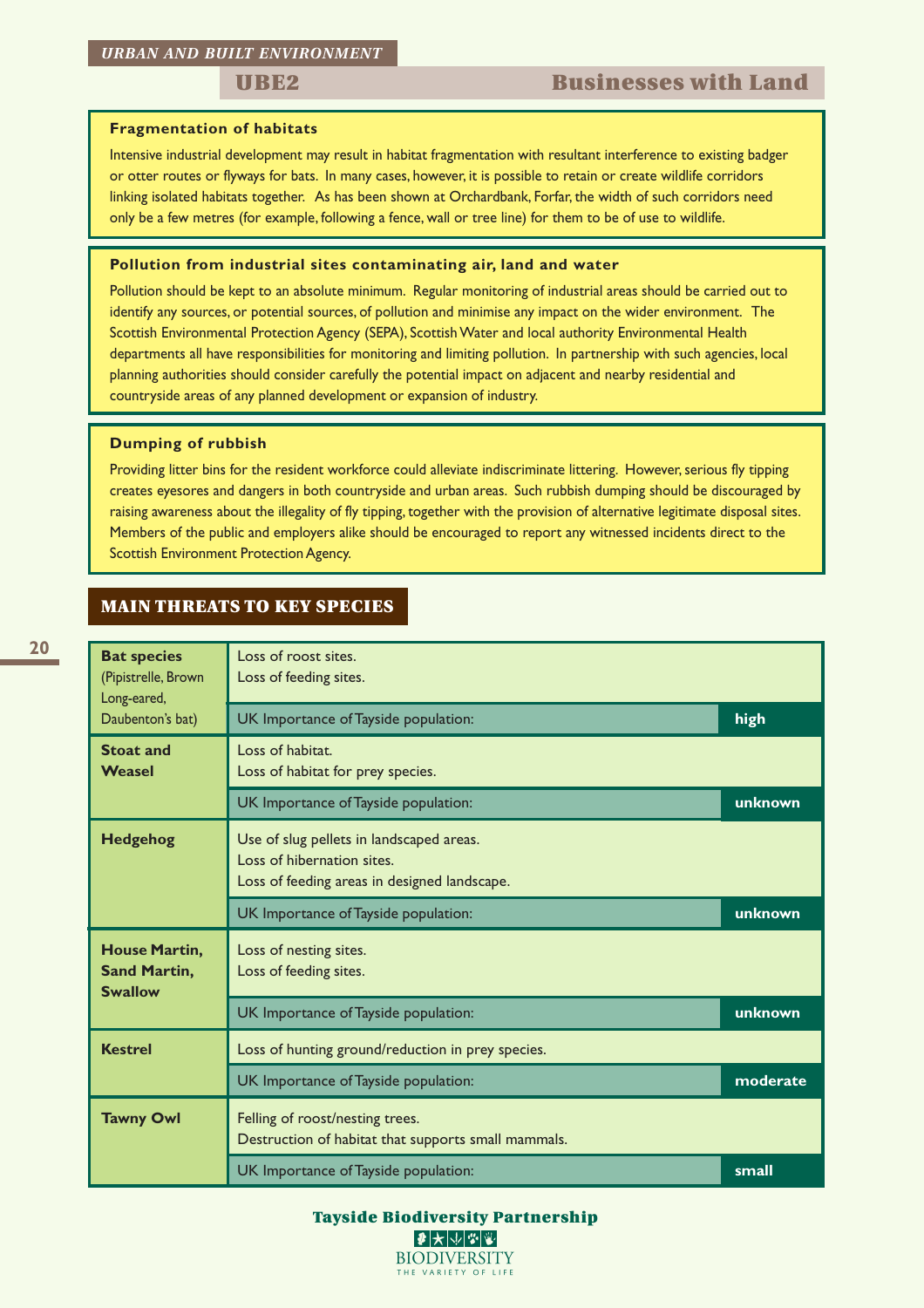## **Businesses with Land UBE2**

| <b>Song Bird</b><br>species                                                                                                                                                                                        | Loss of nesting sites.<br>Loss of feeding habitat.<br>Loss of roosting areas.<br>Planting of non-native species as part of designed landscape.<br>UK Importance of Tayside population:                             | small    |  |  |  |  |  |
|--------------------------------------------------------------------------------------------------------------------------------------------------------------------------------------------------------------------|--------------------------------------------------------------------------------------------------------------------------------------------------------------------------------------------------------------------|----------|--|--|--|--|--|
| <b>Butterflies and</b><br><b>Moth species</b>                                                                                                                                                                      | No available food plants for larvae/adults due to grass cutting regimes.                                                                                                                                           |          |  |  |  |  |  |
|                                                                                                                                                                                                                    | UK Importance of Tayside population:                                                                                                                                                                               | moderate |  |  |  |  |  |
| Invertebrate<br>species                                                                                                                                                                                            | Loss of food plants/cover.<br>Use of insecticides.<br>Planting of non-native species as part of designed landscape.                                                                                                |          |  |  |  |  |  |
|                                                                                                                                                                                                                    | UK Importance of Tayside population:                                                                                                                                                                               |          |  |  |  |  |  |
| <b>Native tree</b><br>species (including<br>Ash, Oak, Alder, Elder,<br>Hazel, Aspen, Willow,<br>Hawthorn, Scots Pine.<br>Bird Cherry, Gean<br>(Wild Cherry), Holly,<br>Wych Elm, Rowan,<br>Juniper, Birch and Yew) | Felling of mature trees and destruction of existing hedgerows for development purposes.<br>Replacement of native species with ornamental species.<br>Planting of non-native species as part of designed landscape. |          |  |  |  |  |  |
|                                                                                                                                                                                                                    | UK Importance of Tayside population:                                                                                                                                                                               | moderate |  |  |  |  |  |

## **OPPORTUNITIES AND CURRENT ACTION**

## **Current Action**

# **Orchardbank Industrial Estate Wildlife Corridor** -

work is continuing within the wildlife corridor with the aim of extending the corridor throughout the industrial estate. Approaches will be made to other businesses within the estate to assess their views on habitat improvements and to show the advantages of using the wildlife corridor as a best practice site.

### **A. Sturrock and Son, Whigstreet, By Forfar** -

monitoring of species using the car park will continue. Bat surveying, coupled with the location of bat boxes in the area, will assist in estimating the local bat population. A 'display book' will be prepared to show what work has been carried out on the car park, together with species information. This will be situated within the company's reception area so that staff, clients and other companies can see what has been achieved.

**Lidl, Queenswell Road, Forfar** - car park improvements will be planned and implemented. A display area within the store will show customers, staff and other visitors what improvements are being made to the area and to highlight the importance of biodiversity.



## **Garden Tiger at Whigstreet** The striking Garden tiger moth *Arctia caja* is a widespead species throughout the British Isles. Its appearance in the previously wildlife-poor car park of Sturrock's at Whigstreet a few weeks after improvements had been carried out was a source of inspiration and comment amongst the workforce and a spur to include further wildlife features around the site.



CRAIG BORLAND *BORLAND*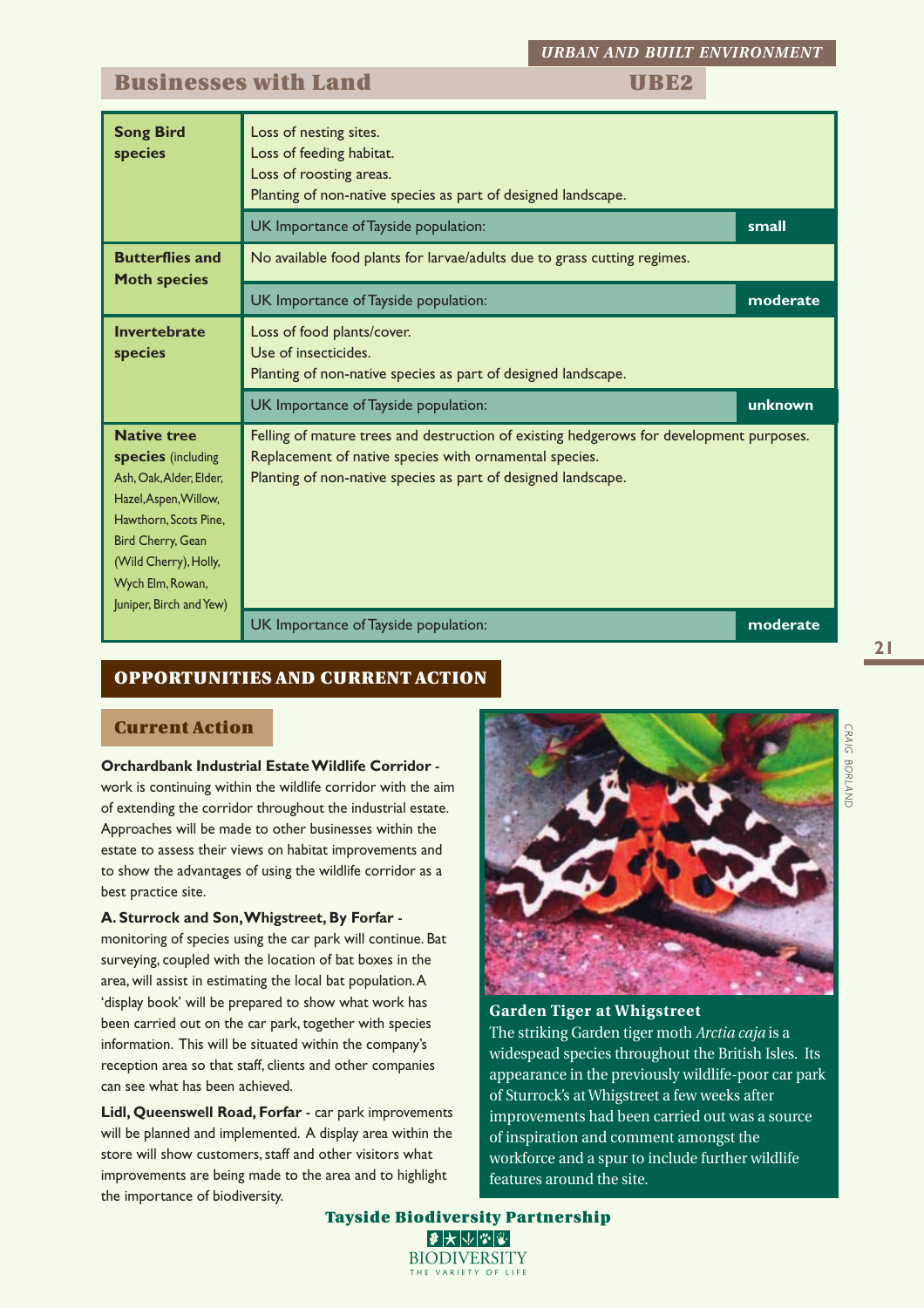## **Opportunities**

- i) Demonstration, by using case study sites as best practice, to existing businesses with land to show the benefits of biodiversity
- ii) Involvement of local planning authorities and community councils to show the benefits of biodiversity by highlighting existing case study sites as sites of best practice.
- iii) Ensuring through co-operation with local authorities that any new industrial estates and business planning applications include provision for wildlife friendly surroundings.
- iv) Set up local biodiversity monitoring within industrial estates, perhaps by way of an annual competition, to see who attracts the most species onto their patch. This has the potential to link in with the award scheme postulated in (viii).
- v) Encourage environmental education opportunities for schools who can compare before and after scenarios with regard to enhancing biodiversity. For instance, Forfar Academy pupils have already contributed to the creation, maintenance and monitoring of the Orchardbank Wildlife corridor
- vi) Encourage environmental or community groups to work in association with local industrial estates and businesses with land to enhance their surroundings.
- vii) Encourage businesses to incorporate appropriate biodiversity information into their company literature and web sites.
- viii) Develop a 'Tayside Business of Biodiversity Award' to show appreciation to the commercial community for environmental enhancement works. This will generate positive publicity for companies within Tayside and provide additional Partnership opportunities.
- ix) Within industrial estates and single businesses with land there are a wide variety of improvements which can be carried out, namely:

#### ● **Involvement by staff (and their families) in enhancing their immediate work area**

Wherever possible staff should be encouraged to take an interest in their work environment. This could initially come in the form of talks, presentations and in-house newsletter articles and possibly lead to active participation in local environmental improvements.

#### ● **Planting a wide variety of berry-bearing and native trees and hedgerows**

By encouraging the planting of native trees and shrubs, businesses with land will immediately play a more active part in attracting a variety of wildlife to their area.

### ● **A change in grassland management to save on maintenance costs and improve biodiversity**

By restricting cutting of certain areas of land to once or twice a year, the habitat in the immediate vicinity can be dramatically improved to give a show of wild flowers that in turn will attract butterflies, moths, bats and birds. Interpretation, by way of attractive information boards, leaflets, newsletters or a photographic record kept in the company's reception area can alert staff, suppliers and clients to the improvements being made. In some cases, companies use the savings made in the reduced mowing costs to invest in bird and bat boxes for the building.

#### ● **Creation of wildflower areas on grassland and road verges**

As well as modulating the grass cutting regime outlined above, specific areas can be set aside for creation of wildflower meadows or road verge areas. This could be accomplished in a variety of forms and scales depending on individual sites from large wildflower areas to a patch of nettles located where intruders are likely.

#### ● **Creation of ponds and wetland areas**

A pond or wetland area should be encouraged where land area permits. In some circumstances existing damp areas and burns can be enhanced. Care should be taken with the siting of ponds as water is invariably a magnet for local children. Potential dangers can be partially alleviated by attractive fencing around the site or the provision of life belts.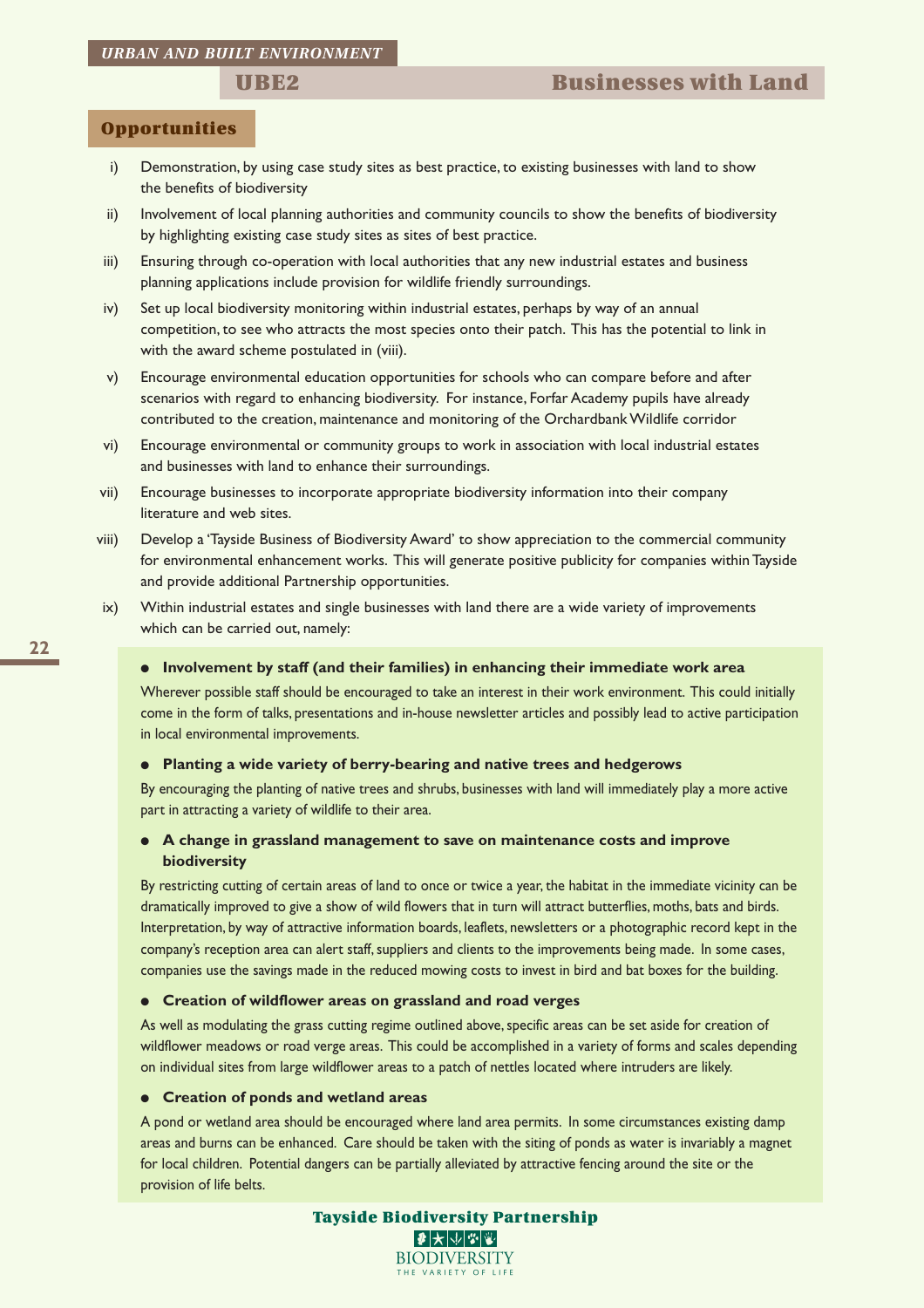## **Businesses with Land UBE2**

#### ● **Provision of bat boxes and nest boxes**

Where there are existing mature trees a variety of bird and bat boxes could be sited. If no trees are present, industrial or company buildings should be considered for box location. In the case of new developments the inclusion of appropriate barn owl ledges, swift bricks and bat bricks should be considered before construction takes place.

#### ● **Siting of bird tables/ feeding stations**

Bird tables/feeding stations should be set up where possible, particularly where they can be viewed by the workforce, for example outside canteen windows, or in an area specifically set aside as an outdoor staff rest area. Providing the birdtables with food is a potential cost and although it could be met by the business itself in many instances the staff will be willing to set up a "nut and seed roster".

### ● **Provision of recycling sites**

The recycling of aluminium cans should be encouraged to minimise litter around industrial areas. Drinks cans are still one of the commonest litter items found in urban and country areas and they can have a detrimental affect on wildlife. Collection points should be encouraged within industrial estates or individual businesses.

#### ● **Repair of existing dry stone walls**

Industrial sites situated on the edge of settlements are likely to border farmland and incorporate ex-farmland into their environment. Any existing dry stone dykes should be preserved where feasible, but if demolition is the only option, the stone could be used elsewhere to create a new dyke or a cairn feature.

#### ● **Siting of benches and litterbins for workforce/public use**

All too often industrial areas have no benches or litter bins for the workforce to use. By encouraging such items the workforce will be able to take their breaks outside and enjoy the environmental improvements around them.

|    | <b>Objectives</b>                                                                  | <b>Targets</b>                                                                                                                                                                                                                                                                                                                                                                                                                                                                             |
|----|------------------------------------------------------------------------------------|--------------------------------------------------------------------------------------------------------------------------------------------------------------------------------------------------------------------------------------------------------------------------------------------------------------------------------------------------------------------------------------------------------------------------------------------------------------------------------------------|
| I. | Raise awareness to business owners of the benefits<br>of biodiversity              | Work with local planning authorities to set<br>$\bullet$<br>minimum guidelines for design landscaping<br>around new industrial units.<br>Database of costs involved with existing/<br>$\bullet$<br>ongoing projects over costs and savings<br>involved in habitat enhancement.<br>Devise training programmes / seminars in<br>$\bullet$<br>partnership specifically for business leaders.                                                                                                  |
| 2. | Raise public awareness among workforce/ public of<br>the benefits of biodiversity. | Provide a database of existing/ongoing<br>$\bullet$<br>projects to highlight benefits to other<br>businesses with land.<br>Provide a database of native tree, plant and<br>$\bullet$<br>shrub species available for consultation to all<br>planning environmental improvements.<br>Produce a database of voluntary<br>$\bullet$<br>organisations who may be interested in<br>carrying out work on sites.<br>Produce a database of local suppliers of<br>$\bullet$<br>plants and materials. |

## **OBJECTIVES AND TARGETS**

#### **Tayside Biodiversity Partnership**  $\blacktriangleright$   $\Downarrow$   $\blacktriangleright$   $\Downarrow$   $\blacktriangleright$ **BIODIVERSITY** THE VARIETY OF LIFE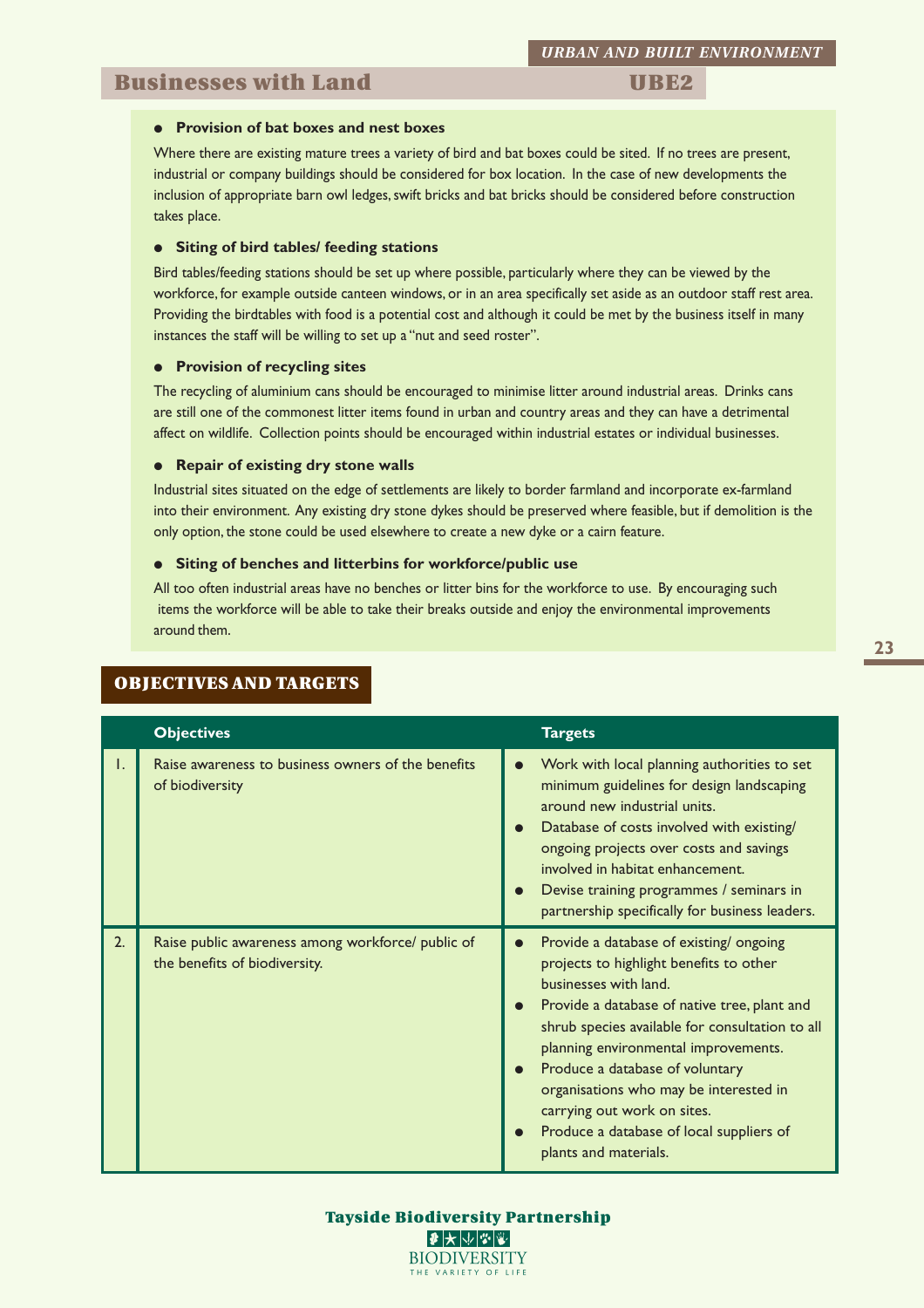# **UBE2 Businesses with Land**

| 3 <sub>1</sub> | Protect existing wildlife areas associated with<br>businesses and create new areas.                                                                                                     | In partnership with local planning authorities,<br>SEPA and Scottish Natural Heritage raise<br>awareness of the legal responsibilities attached<br>to businesses with regard to existing wildlife<br>sites.                                                                        |  |  |  |
|----------------|-----------------------------------------------------------------------------------------------------------------------------------------------------------------------------------------|------------------------------------------------------------------------------------------------------------------------------------------------------------------------------------------------------------------------------------------------------------------------------------|--|--|--|
| 4.             | Showcase businesses that have improved their<br>environment to include wildlife areas as examples of<br>best practise.                                                                  | Develop sites of best practice to highlight to<br>businesses a variety of environmental<br>improvements.<br>Hold open days at best practise sites to<br>demonstrate good practice.                                                                                                 |  |  |  |
| 5 <sub>1</sub> | Promote adoption of Sustainable Urban Drainage<br>Systems principles such as swales, infiltration basins,<br>detention/retention ponds, wetlands, reedbeds, etc.<br>in new developments | Work with the Scottish Environment Protection<br>Agency (SEPA), Scottish Water and local planning<br>authorities to develop policies regarding<br>drainage/culverts.                                                                                                               |  |  |  |
| 6.             | Promote a better understanding of recording and<br>survey systems so that habitat and species<br>information is readily accessible to a wide audience.                                  | Identify existing recording systems and<br>$\bullet$<br>adjust specifically for business use.<br>Trial recording systems on specific<br>$\bullet$<br>businesses with land and assess results.<br>Provide feedback on the recorded<br>information in a practical accessible manner. |  |  |  |

## **Stakeholders**

- Employers;
- Employees and their families;
- Suppliers and clients;
- Local/National Press;
- Regulatory Bodies;
- Voluntary Sector Organisations;
- Members of the public;
- Local communities living near industrial sites;
- Enterprise companies;
- Universities and Colleges;
- Local Authorities;
- Tourist Boards.

**Tayside Biodiversity Partnership**  $\bullet\star\smash\downarrow\mathscr{F}\textcolor{red}{\mathscr{F}}$ **BIODIVERSITY** THE VARIETY OF LIFE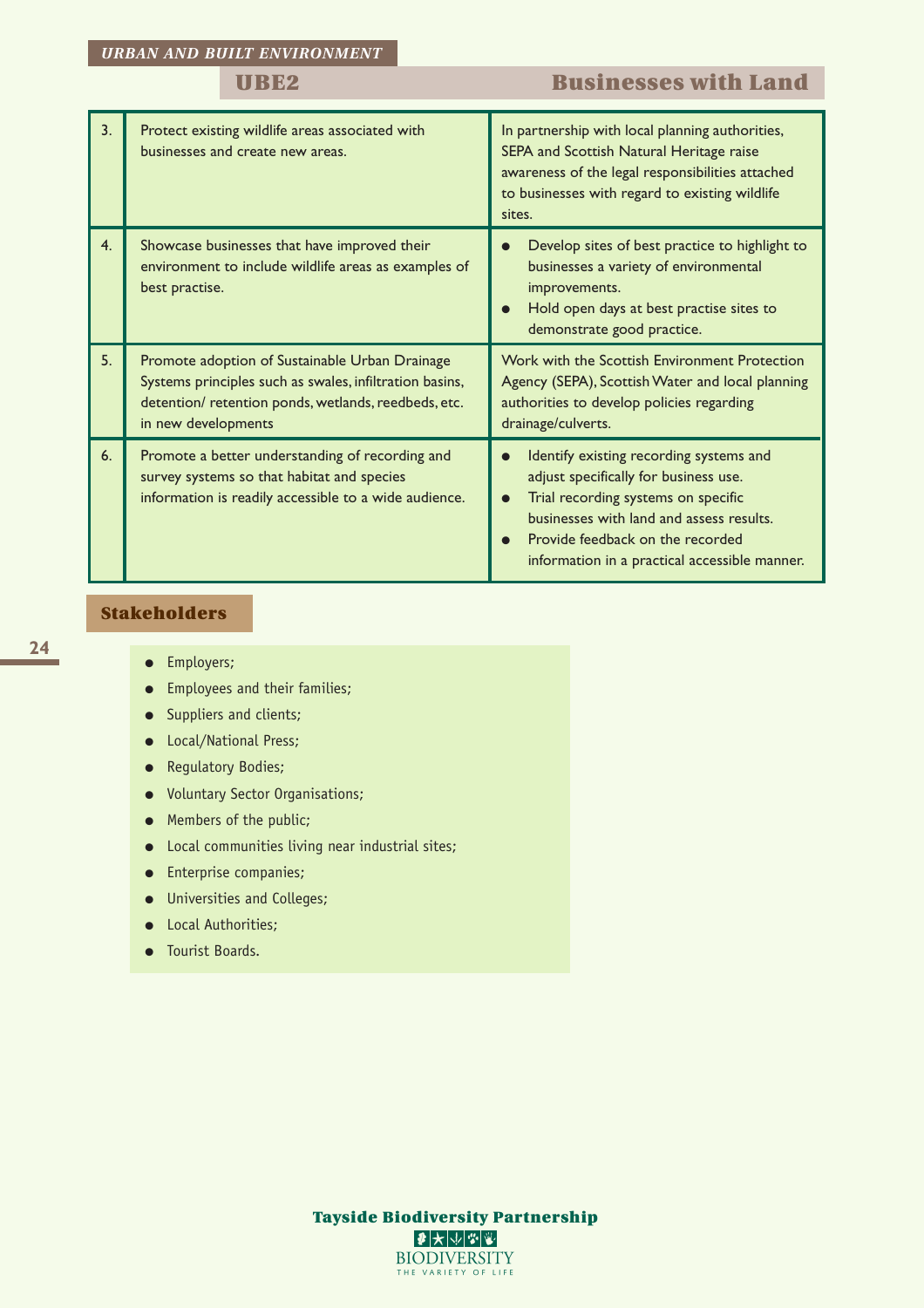# **Businesses with Land UBE2**

*URBAN AND BUILT ENVIRONMENT*

## **ACTION FOR BIODIVERSITY**

|                     |                | Action - Businesses with Land                                                                                                                                                                                                                                                                                                                                                 | <b>Deliverers</b>                                                  |                                                           | To take place by |   |         |   |                                                                                   |   |       | <b>Meets</b><br>Objective No. |  |
|---------------------|----------------|-------------------------------------------------------------------------------------------------------------------------------------------------------------------------------------------------------------------------------------------------------------------------------------------------------------------------------------------------------------------------------|--------------------------------------------------------------------|-----------------------------------------------------------|------------------|---|---------|---|-----------------------------------------------------------------------------------|---|-------|-------------------------------|--|
|                     |                |                                                                                                                                                                                                                                                                                                                                                                               | Lead<br><b>Partners</b>                                            | <b>Partners</b>                                           |                  |   |         |   | 02 03 04 05 06 07 11 16                                                           |   |       |                               |  |
| <b>LBAP</b><br>Ref. | A              | <b>Policy and legislation</b>                                                                                                                                                                                                                                                                                                                                                 |                                                                    |                                                           |                  |   |         |   |                                                                                   |   |       |                               |  |
| UBE <sub>2</sub>    |                | Produce a Planning Advice Note for use by<br>Planning Authorities to encourage incorporation<br>of biodiversity measures in new business<br>developments.                                                                                                                                                                                                                     | <b>AC</b><br><b>DCC</b><br><b>PKC</b><br><b>SNH</b>                | <b>TBP</b>                                                |                  | # |         |   |                                                                                   |   |       |                               |  |
| UBE <sub>2</sub>    | $\overline{2}$ | Issue Biodiversity Planning Advice note to<br>businesses applying for planning permission to<br>encourage the incorporation of biodiversity<br>measures into developments.                                                                                                                                                                                                    | AC<br><b>DCC</b><br><b>PKC</b><br><b>SNH</b>                       |                                                           |                  |   | #       |   | $#$ #                                                                             |   | $#$ # | #                             |  |
|                     | B              | Site safeguard and management                                                                                                                                                                                                                                                                                                                                                 |                                                                    |                                                           |                  |   |         |   |                                                                                   |   |       |                               |  |
| UBE <sub>2</sub>    |                | i. Visit all existing sites on an annual basis and<br>carry out survey.<br>ii. Discuss project with site managers.                                                                                                                                                                                                                                                            | <b>AC</b><br><b>DCC</b><br><b>PKC</b><br>Ranger<br>Services        | <b>Voluntary Groups</b>                                   | #                | # | #       | # | #                                                                                 | # | #     | #                             |  |
| UBE <sub>2</sub>    | $\overline{2}$ | i. Annually, target 6 new businesses in Tayside<br>and carry out surveys.<br>ii. Discuss potential projects with site managers.                                                                                                                                                                                                                                               | AC<br><b>DCC</b><br><b>PKC</b><br>Ranger<br><b>Services</b>        | Voluntary groups                                          |                  |   |         |   | # # # # #                                                                         |   |       | $#$ #                         |  |
| UBE <sub>2</sub>    | $\overline{3}$ | By 2009 target 12 new businesses in Tayside<br>per annum.                                                                                                                                                                                                                                                                                                                     | <b>AC</b><br><b>PKC</b><br><b>DCC</b><br>Ranger<br>Services        | Voluntary groups                                          |                  |   |         |   |                                                                                   |   | $#$ # | #                             |  |
|                     | $\mathbf c$    | Species management and protection                                                                                                                                                                                                                                                                                                                                             |                                                                    |                                                           |                  |   |         |   |                                                                                   |   |       |                               |  |
| UBE <sub>2</sub>    |                |                                                                                                                                                                                                                                                                                                                                                                               |                                                                    |                                                           |                  |   |         |   |                                                                                   |   |       |                               |  |
|                     | D              | <b>Advisory</b>                                                                                                                                                                                                                                                                                                                                                               |                                                                    |                                                           |                  |   |         |   |                                                                                   |   |       |                               |  |
| UBE <sub>2</sub>    |                | i. Produce and regularly update a database of local<br>and countrywide industrial case studies and<br>make available to planners and local businesses.<br>ii. Produce and regularly update database of local<br>personnel who can advise and liaise with<br>volunteer groups.                                                                                                 | <b>TBP</b>                                                         | <b>AC</b><br><b>PKC</b><br><b>DCC</b><br>Voluntary groups | #                | # | #       | # | #                                                                                 | # | #     | #                             |  |
|                     | E              | <b>Research and monitoring</b>                                                                                                                                                                                                                                                                                                                                                |                                                                    |                                                           |                  |   |         |   |                                                                                   |   |       |                               |  |
| $UBE2$              |                | Use "Local Patch Survey" type recording so<br>employers/employees can have direct input.<br>i. 2002 - Pilot Local Patch Project with Lidl<br>(Forfar) staff.<br>ii. 2003 - Extend Local Patch technique to 6<br>other sites.<br>lii. 2004 - Extend Local Patch technique to 12<br>other sites.<br>iv. By 2009 - Extend Local Patch technique to<br>20+ other sites per annum. | <b>AC</b><br><b>PKC</b><br><b>DCC</b><br>Ranger<br><b>Services</b> | Voluntary Groups                                          |                  |   |         |   | $\begin{array}{cccccccccccccc} \# & \# & \# & \# & \# & \# & \# & \# \end{array}$ |   |       | <del>#</del>                  |  |
|                     | F              | <b>Promotion and awareness-raising</b>                                                                                                                                                                                                                                                                                                                                        |                                                                    |                                                           |                  |   |         |   |                                                                                   |   |       |                               |  |
| UBE <sub>2</sub>    |                | Raise awareness of current and new projects<br>through the local press and the Tayside<br>Biodiversity Action Plan.                                                                                                                                                                                                                                                           | AC<br><b>PKC</b><br><b>DCC</b>                                     | <b>TBP</b><br>Voluntary groups                            | #                | # | #       | # | #                                                                                 | # | #     | #                             |  |
| UBE <sub>2</sub>    | $\overline{2}$ | Raise industry awareness through industry<br>press and encourage businesses to highlight their<br>environmental credentials.                                                                                                                                                                                                                                                  | <b>TBP</b><br><b>SET</b>                                           | AC.<br><b>PKC</b><br><b>DCC</b><br>Voluntary groups       | #                |   | $#$ $#$ |   | # # #                                                                             |   | #     | #                             |  |
| UBE2                | 3              | Plan Monitoring - monitor the delivery of the<br>Action Plan yearly and review it in detail every<br>5 years, starting in 2003.                                                                                                                                                                                                                                               | <b>TBP</b>                                                         |                                                           | #                | # | #       | # | #                                                                                 | # | #     | #                             |  |